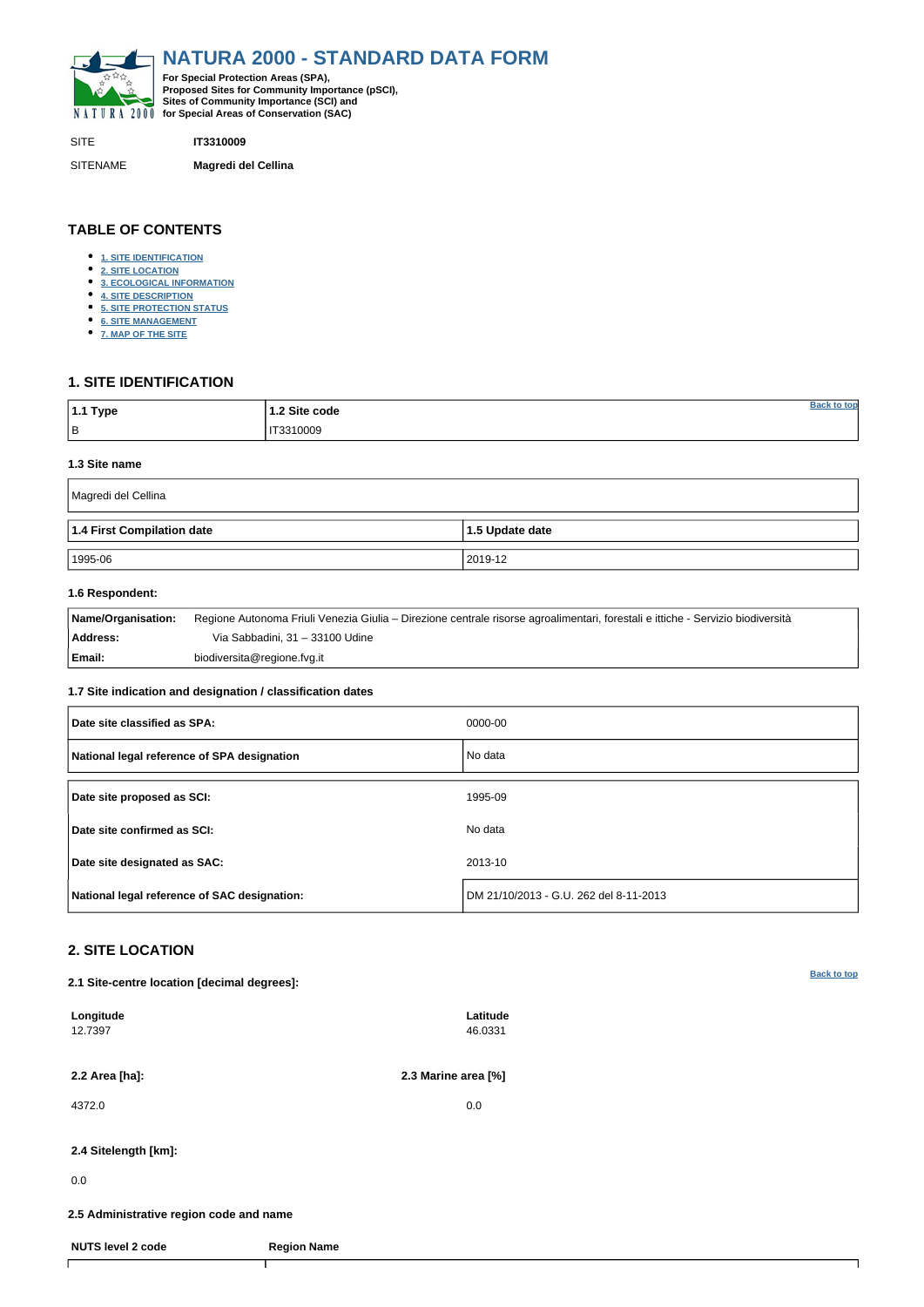**[Back to top](#page-0-0)**

### **2.6 Biogeographical Region(s)**

Continental (100.0 %)

# <span id="page-1-0"></span>**3. ECOLOGICAL INFORMATION**

#### **3.1 Habitat types present on the site and assessment for them**

| <b>Annex I Habitat types</b> |           |           |            |                  |                        | <b>Site assessment</b> |                         |                     |              |  |  |  |
|------------------------------|-----------|-----------|------------|------------------|------------------------|------------------------|-------------------------|---------------------|--------------|--|--|--|
| Code                         | <b>PF</b> | <b>NP</b> | Cover [ha] | Cave<br>[number] | <b>Data</b><br>quality | <b>A B C D</b>         | A B C                   |                     |              |  |  |  |
|                              |           |           |            |                  |                        | Representativity       | <b>Relative Surface</b> | <b>Conservation</b> | Global       |  |  |  |
| 3220 <sup>h</sup>            |           |           | 525.09     |                  | G                      | B                      | B                       | B                   | B            |  |  |  |
| 3240 <sub>0</sub>            |           |           | 90.31      |                  | G                      | $\mathsf C$            | $\mathsf{C}$            | B                   | $\mathsf{C}$ |  |  |  |
| 3260H                        |           |           | 0.77       |                  | G                      | D                      |                         |                     |              |  |  |  |
| 62A0 <sub>8</sub>            |           |           | 2184.18    |                  | G                      | $\overline{A}$         | B                       | Α                   | B            |  |  |  |
| 6510 <sub>B</sub>            |           |           | 4.21       |                  | G                      | C                      | $\mathsf{C}$            | B                   | $\mathsf{C}$ |  |  |  |
| 92A0 <sub>8</sub>            |           |           | 40.62      |                  | G                      | $\mathsf C$            | $\mathsf{C}$            | $\mathsf C$         | $\mathsf{C}$ |  |  |  |

**PF:** for the habitat types that can have a non-priority as well as a priority form (6210, 7130, 9430) enter "X" in the column PF to indicate the priority form.

**NP:** in case that a habitat type no longer exists in the site enter: x (optional)

**Cover:** decimal values can be entered

**Caves:** for habitat types 8310, 8330 (caves) enter the number of caves if estimated surface is not available.

**Data quality:** G = 'Good' (e.g. based on surveys); M = 'Moderate' (e.g. based on partial data with some extrapolation); P = 'Poor' (e.g. rough estimation)

### **3.2 Species referred to in Article 4 of Directive 2009/147/EC and listed in Annex II of Directive 92/43/EEC and site evaluation for them**

| <b>Species</b> |      |                                     | Population in the site |           |              |                |                | <b>Site assessment</b> |              |             |                |                |              |              |
|----------------|------|-------------------------------------|------------------------|-----------|--------------|----------------|----------------|------------------------|--------------|-------------|----------------|----------------|--------------|--------------|
| G              | Code | <b>Scientific Name</b>              | ${\bf S}$              | <b>NP</b> | $\mathbf{T}$ | <b>Size</b>    |                | Unit                   | Cat.         | D.<br>qual. | A B C D        | A B C          |              |              |
|                |      |                                     |                        |           |              | <b>Min</b>     | <b>Max</b>     |                        |              |             | Pop.           | Con.           | Iso.         | Glo.         |
| B              | A229 | <b>Alcedo atthis</b>                |                        |           | $\mathbf C$  |                |                |                        | $\mathsf C$  | DD          | D              |                |              |              |
| B              | A255 | <b>Anthus campestris</b>            |                        |           | r            | 100            | 150            | p                      |              | G           | C              | $\overline{A}$ | B            | A            |
| B              | A091 | <b>Aquila chrysaetos</b>            |                        |           | p            | $\mathbf{1}$   | $\mathfrak{S}$ |                        |              | G           | D              |                |              |              |
| B              | A029 | Ardea purpurea                      |                        |           | $\mathbf{C}$ |                |                |                        | R            | <b>DD</b>   | D              |                |              |              |
| B              | A024 | <b>Ardeola ralloides</b>            |                        |           | $\mathbf C$  |                |                |                        | V            | DD          | D              |                |              |              |
| B              | A222 | <b>Asio flammeus</b>                |                        |           | $\mathbf{C}$ |                |                |                        | R            | DD          | D              |                |              |              |
|                | 1092 | <b>Austropotamobius</b><br>pallipes |                        |           | р            |                |                |                        | P            | DD          | D              |                |              |              |
| B              | A060 | <b>Aythya nyroca</b>                |                        |           | $\mathbf{C}$ |                |                |                        | R            | DD          | D              |                |              |              |
| Α              | 1193 | <b>Bombina variegata</b>            |                        |           | р            |                |                |                        | R            | DD          | $\mathsf C$    | B              | $\mathsf C$  | $\mathsf C$  |
| B              | A021 | <b>Botaurus stellaris</b>           |                        |           | C            |                |                |                        | R            | DD          | $\mathsf D$    |                |              |              |
| P              | 1498 | <b>Brassica glabrescens</b>         |                        |           | р            | 22638          | 22638          | j                      |              | G           | $\overline{A}$ | $\mathsf A$    | Α            | A            |
| B              | A215 | <b>Bubo bubo</b>                    |                        |           | $\mathbf C$  |                |                |                        | $\mathsf{R}$ | DD          | D              |                |              |              |
| B              | A133 | <b>Burhinus oedicnemus</b>          |                        |           | r            | 20             | 30             | p                      |              | G           | B              | A              | В            | B            |
| B              | A243 | Calandrella brachydactyla           |                        |           | r            | $\sqrt{5}$     | 10             | p                      |              | G           | $\mathsf C$    | B              | B            | $\sf B$      |
| M              | 1352 | <b>Canis lupus</b>                  |                        |           | р            |                |                |                        | P            | DD          | D              |                |              |              |
| B              | A224 | <b>Caprimulgus europaeus</b>        |                        |           | r            | 30             | 50             | p                      |              | G           | $\mathsf C$    | A              | $\mathsf C$  | A            |
| B              | A139 | <b>Charadrius morinellus</b>        |                        |           | $\mathbf C$  |                |                |                        | V            | DD          | D              |                |              |              |
| В              | A197 | <b>Chlidonias niger</b>             |                        |           | $\mathbf C$  |                |                |                        | R            | <b>DD</b>   | D              |                |              |              |
| B              | A031 | Ciconia ciconia                     |                        |           | $\mathbf C$  |                |                |                        | R            | <b>DD</b>   | D              |                |              |              |
| B              | A030 | Ciconia nigra                       |                        |           | ${\bf C}$    |                |                |                        | $\mathsf{R}$ | DD          | D              |                |              |              |
| B              | A080 | <b>Circaetus gallicus</b>           |                        |           | C            | $\overline{2}$ | $\overline{3}$ | li.                    |              | G           | D              |                |              |              |
| B              | A081 | <b>Circus aeruginosus</b>           |                        |           | C            | 20             | 50             | j                      |              | G           | D              |                |              |              |
| B              | A082 | <b>Circus cyaneus</b>               |                        |           | W            | $\overline{2}$ | 10             |                        |              | G           | $\overline{C}$ | $\overline{A}$ | $\mathsf{C}$ | $\mathsf{A}$ |
| B              | A083 | <b>Circus macrourus</b>             |                        |           | C            |                |                |                        | $\mathsf{R}$ | DD          | D              |                |              |              |
| B              | A084 | <b>Circus pygargus</b>              |                        |           | $\mathsf{r}$ | $\overline{2}$ | $\mathbf{3}$   | p                      |              | G           | $\overline{C}$ | $\overline{C}$ | $\mathsf B$  | B            |
| B              | A231 | <b>Coracias garrulus</b>            |                        |           | C            |                |                |                        | R            | DD          | D              |                |              |              |
| F              | 1163 | <b>Cottus gobio</b>                 |                        |           | p            |                |                |                        | P            | DD          | D              |                |              |              |
| P              | 4091 | <b>Crambe tataria</b>               |                        |           | p            | 584            | 584            |                        |              | G           | $\overline{A}$ | B              | A            | $\mathsf{A}$ |
| B              | A122 | <b>Crex crex</b>                    |                        |           | r            |                |                |                        | $\mathsf{R}$ | DD          | D              |                |              |              |
| B              | A134 | <b>Cursorius cursor</b>             |                        |           | C            |                |                |                        | V            | DD          | D              |                |              |              |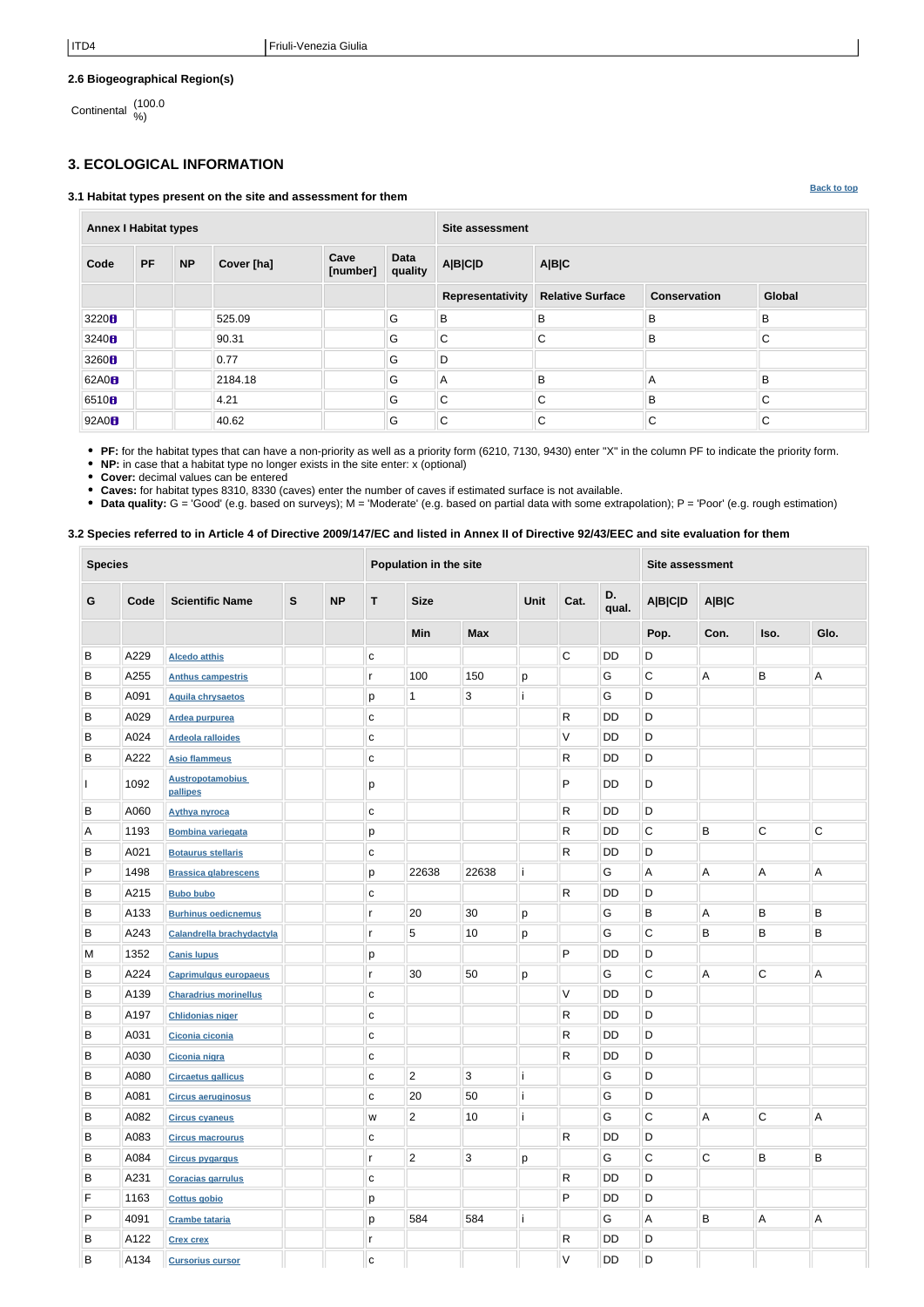| B       | A027 | Egretta alba                 | C            | 10                       | 20             |   |              | ${\mathsf G}$ | $\mathbf C$  | B | $\mathsf C$ | B           |
|---------|------|------------------------------|--------------|--------------------------|----------------|---|--------------|---------------|--------------|---|-------------|-------------|
| B       | A026 | Egretta garzetta             | С            | 10                       | 20             |   |              | G             | $\mathsf C$  | B | ${\bf C}$   | B           |
| B       | A379 | <b>Emberiza hortulana</b>    | r            | 20                       | 40             | p |              | G             | B            | А | $\sf B$     | A           |
|         | 6199 | Euplagia quadripunctaria     | р            |                          |                |   | $\mathsf C$  | DD            | Α            | B | $\mathsf C$ | B           |
| B       | A098 | <b>Falco columbarius</b>     | W            | 3                        | $\sqrt{5}$     |   |              | G             | D            |   |             |             |
| B       | A095 | <b>Falco naumanni</b>        | С            |                          |                |   | $\mathsf R$  | <b>DD</b>     | D            |   |             |             |
| B       | A103 | <b>Falco peregrinus</b>      | р            | 5                        | 5              |   |              | G             | $\mathsf C$  | B | B           | B           |
| B       | A099 | <b>Falco subbuteo</b>        | r            | $\overline{\mathcal{A}}$ | 6              | р |              | G             | $\mathsf C$  | B | ${\bf C}$   | B           |
| B       | A097 | <b>Falco vespertinus</b>     | $\mathbf{C}$ | 20                       | 50             |   |              | G             | $\mathbf C$  | B | $\sf B$     | B           |
| B       | A154 | Gallinago media              | $\mathbf C$  |                          |                |   | $\mathsf R$  | <b>DD</b>     | D            |   |             |             |
| P       | 4096 | <b>Gladiolus palustris</b>   | р            | 2030                     | 2030           | i |              | G             | B            | A | $\mathsf C$ | $\sf B$     |
| B       | A127 | <b>Grus grus</b>             | С            | 40                       | 50             |   |              | G             | $\mathsf C$  | B | $\mathsf C$ | B           |
| B       | A131 | <b>Himantopus himantopus</b> | $\mathbf C$  | 5                        | 10             |   |              | G             | $\mathbf C$  | B | $\sf B$     | B           |
| B       | A022 | Ixobrychus minutus           | $\mathbf{C}$ |                          |                |   | $\mathsf{R}$ | DD            | D            |   |             |             |
| B       | A338 | <b>Lanius collurio</b>       | r            | 10                       | 20             | р |              | G             | $\mathbf C$  | C | $\mathsf C$ | $\mathsf C$ |
| B       | A339 | <b>Lanius minor</b>          | r            | 8                        | 15             | р |              | G             | $\mathsf C$  | C | $\mathsf C$ | $\mathsf C$ |
| B       | A604 | <b>Larus michahellis</b>     | $\mathbf C$  | 700                      | 2000           |   |              | G             | $\mathsf C$  | B | $\mathsf C$ | $\mathsf C$ |
| B       | A246 | Lullula arborea              | р            | 10                       | 20             | р |              | G             | $\mathsf C$  | C | B           | С           |
| B       | A073 | <b>Milvus migrans</b>        | $\mathbf{C}$ | 50                       | 100            |   |              | G             | B            | А | ${\bf C}$   | B           |
| B       | A074 | <b>Milvus milvus</b>         | $\mathbf C$  |                          |                |   | $\mathsf{R}$ | DD            | D            |   |             |             |
| B       | A023 | <b>Nycticorax nycticorax</b> | $\mathbf C$  |                          |                |   | $\mathsf{R}$ | DD            | D            |   |             |             |
| B       | A094 | <b>Pandion haliaetus</b>     | $\mathbf C$  |                          |                |   | $\mathsf{R}$ | DD            | D            |   |             |             |
| B       | A072 | <b>Pernis apivorus</b>       | С            | 15                       | 20             |   |              | G             | D            |   |             |             |
| B       | A151 | Philomachus pugnax           | $\mathbf C$  | 30                       | 50             |   |              | G             | $\mathsf C$  | B | $\mathsf C$ | B           |
| $\sf B$ | A034 | Platalea leucorodia          | ${\bf c}$    | $\overline{4}$           | $\overline{4}$ | i |              | G             | $\mathsf{C}$ | B | B           | B           |
| B       | A032 | <b>Plegadis falcinellus</b>  | C            |                          |                |   | $\mathsf{R}$ | <b>DD</b>     | D            |   |             |             |
| B       | A140 | <b>Pluvialis apricaria</b>   | C            |                          |                |   | $\mathsf{R}$ | <b>DD</b>     | D            |   |             |             |
| B       | A119 | Porzana porzana              | C            |                          |                |   | $\vee$       | <b>DD</b>     | D            |   |             |             |
| $\sf B$ | A166 | <b>Tringa glareola</b>       | C            | 30                       | 50             |   |              | G             | $\mathsf{C}$ | B | B           | B           |
| A       | 1167 | <b>Triturus carnifex</b>     | p            |                          |                |   | $\mathsf{R}$ | DD            | $\mathbf C$  | B | $\mathsf C$ | B           |
|         |      |                              |              |                          |                |   |              |               |              |   |             |             |

• Unit: i = individuals, p = pairs or other units according to the Standard list of population units and codes in accordance with Article 12 and 17 reporting (see **[reference portal](http://bd.eionet.europa.eu/activities/Natura_2000/reference_portal)**)

• Abundance categories (Cat.): C = common, R = rare, V = very rare, P = present - to fill if data are deficient (DD) or in addition to population size information

• Data quality: G = 'Good' (e.g. based on surveys); M = 'Moderate' (e.g. based on partial data with some extrapolation); P = 'Poor' (e.g. rough estimation); VP = 'Very poor' (use this category only, if not even a rough estimation of the population size can be made, in this case the fields for population size can remain empty, but the field "Abundance categories" has to be filled in)

**Group:** A = Amphibians, B = Birds, F = Fish, I = Invertebrates, M = Mammals, P = Plants, R = Reptiles

**S:** in case that the data on species are sensitive and therefore have to be blocked for any public access enter: yes

**NP:** in case that a species is no longer present in the site enter: x (optional)

**Type:** p = permanent, r = reproducing, c = concentration, w = wintering (for plant and non-migratory species use permanent)

#### **3.3 Other important species of flora and fauna (optional)**

| <b>Species</b> |             |                                                |  |  | Population in the site |            |  |                | <b>Motivation</b>       |              |                         |                           |                         |                                |  |                  |  |  |
|----------------|-------------|------------------------------------------------|--|--|------------------------|------------|--|----------------|-------------------------|--------------|-------------------------|---------------------------|-------------------------|--------------------------------|--|------------------|--|--|
| Group          | <b>CODE</b> | <b>Scientific Name</b>                         |  |  |                        |            |  | $\mathbf{s}$   | <b>NP</b>               | <b>Size</b>  |                         | Unit                      | Cat.                    | <b>Species</b><br><b>Annex</b> |  | Other categories |  |  |
|                |             |                                                |  |  | <b>Min</b>             | <b>Max</b> |  | <b>C R V P</b> | $\mathsf{IV}$           | $\mathsf{V}$ | $\overline{\mathsf{A}}$ | $\, {\bf B}$              | $\mathbf C$             | $\mathsf D$                    |  |                  |  |  |
| A              | 1201        | <b>Bufo viridis</b>                            |  |  |                        |            |  | $\mathbf C$    | $\mathsf{X}$            |              |                         |                           | X.                      | $\mathsf{X}$                   |  |                  |  |  |
| P              |             | Centaurea dichroantha                          |  |  |                        |            |  | $\mathsf C$    |                         |              |                         | $\boldsymbol{\mathsf{X}}$ |                         |                                |  |                  |  |  |
| $\mathsf{R}$   | 1281        | Elaphe longissima                              |  |  |                        |            |  | $\mathsf C$    | $\mathsf{X}$            |              |                         |                           | X.                      | $\mathsf{X}$                   |  |                  |  |  |
| P              |             | Euphorbia triflora ssp.<br>kerneri             |  |  |                        |            |  | $\mathsf C$    |                         |              |                         | $\mathsf{X}$              |                         |                                |  |                  |  |  |
| M              | 1363        | <b>Felis silvestris</b>                        |  |  |                        |            |  | P              | $\mathsf{\overline{X}}$ |              | X                       |                           | $\sf X$                 | $\mathsf{X}$                   |  |                  |  |  |
| P              |             | Genista sericea                                |  |  |                        |            |  | C              |                         |              |                         | $\mathsf X$               |                         |                                |  |                  |  |  |
|                | 1026        | <b>Helix pomatia</b>                           |  |  |                        |            |  | P              |                         | $\mathsf{X}$ |                         |                           | $\mathsf{\overline{X}}$ | $\mathsf{\overline{X}}$        |  |                  |  |  |
| R              | 5670        | <b>Hierophis viridiflavus</b>                  |  |  |                        |            |  | $\mathsf C$    | $\mathsf{X}$            |              |                         |                           | $\mathsf{X}$            | $\mathsf{\overline{X}}$        |  |                  |  |  |
| А              | 5358        | <b>Hyla intermedia</b>                         |  |  |                        |            |  | P              |                         |              |                         |                           | X                       | X                              |  |                  |  |  |
| R              | 1263        | <b>Lacerta viridis</b>                         |  |  |                        |            |  | C              | $\mathsf{\overline{X}}$ |              |                         |                           | $\sf X$                 | $\mathsf{X}$                   |  |                  |  |  |
| P              |             | <b>Matthiola fruticulosa</b><br>ssp. valesiaca |  |  |                        |            |  | $\mathsf C$    |                         |              |                         | $\boldsymbol{\mathsf{X}}$ |                         |                                |  |                  |  |  |
| $\mathsf{R}$   | 1292        | <b>Natrix tessellata</b>                       |  |  |                        |            |  | P              | $\mathsf{\overline{X}}$ |              |                         |                           | X.                      | $\mathsf{X}$                   |  |                  |  |  |
| R              | 1256        | <b>Podarcis muralis</b>                        |  |  |                        |            |  | $\mathsf C$    | $\mathsf{\overline{X}}$ |              |                         |                           | X                       | $\mathsf{\overline{X}}$        |  |                  |  |  |
| R              | 1250        | <b>Podarcis sicula</b>                         |  |  |                        |            |  | $\mathsf C$    | $\mathsf{X}$            |              |                         |                           | X                       | $\mathsf{\overline{X}}$        |  |                  |  |  |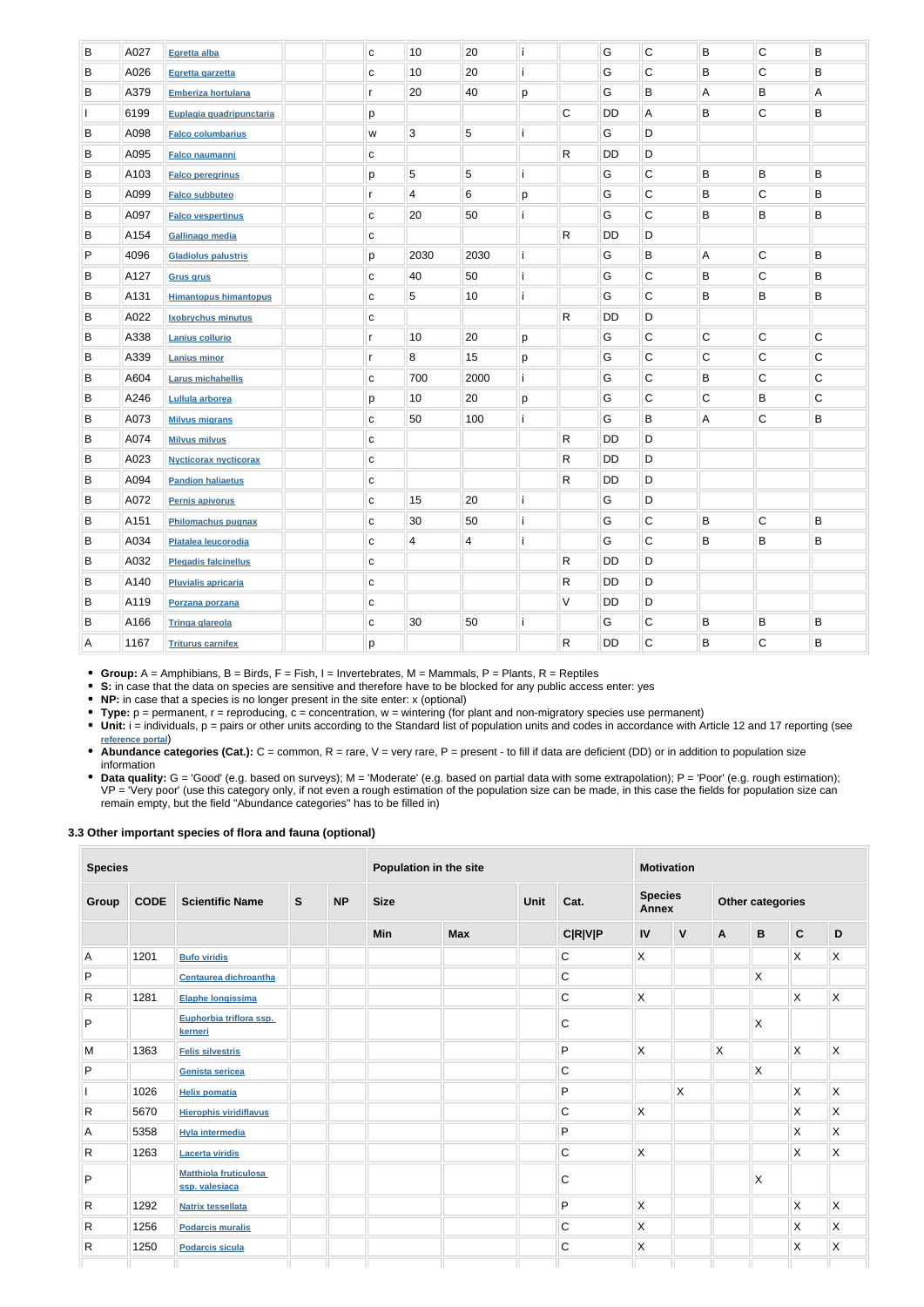| Positive Impacts |                                                           |           |         |
|------------------|-----------------------------------------------------------|-----------|---------|
| <b>IRank</b>     | Activities.                                               | Pollution | linside |
|                  | management [code]   (optional) [code]   / outside [i o b] |           |         |

| Negative Impacts |                                 |                                |                           |
|------------------|---------------------------------|--------------------------------|---------------------------|
| Rank             | Threats and<br>pressures [code] | Pollution<br>(optional) [code] | inside/outside<br>[i o b] |
| lм               | F03.01                          |                                | b                         |
| lм               | G05.11                          |                                | b                         |
| lΗ               | C01.01                          |                                |                           |
| M                | D01.02                          |                                | b                         |
| lМ               | D01.01                          |                                | b                         |
| lм               | A01                             |                                |                           |
| lм               | A04.01                          |                                |                           |
| lм               | A08                             |                                |                           |
| lм               | E01                             |                                | o                         |
|                  | 101                             |                                | b                         |
| lн               | A01                             |                                | o                         |
| lМ               | G01.03.02                       |                                | b                         |
|                  |                                 |                                |                           |

#### **[Back to top](#page-0-0)**

| ם ا            |      | Polygala nicaeensis<br>ssp. forojuliensis | C |   |        | $\mathbf{v}$<br>∧ |   |        |
|----------------|------|-------------------------------------------|---|---|--------|-------------------|---|--------|
|                | 1076 | <b>Proserpinus proserpina</b>             | D | ∧ |        |                   | ⌒ | Χ      |
| $\overline{A}$ | 1209 | Rana dalmatina                            | R | ⌒ |        |                   | ⌒ | X      |
| A              | 1210 | Rana esculenta                            | R |   | v<br>Λ |                   | ⌒ | X      |
| A              | 1207 | Rana lessonae                             | R | ∧ |        |                   | ↗ | Χ      |
| M              | 2603 | <b>Suncus etruscus</b>                    | R |   |        |                   | ⌒ | Χ      |
| A              | 2353 | <b>Triturus alpestris</b>                 | ם |   |        |                   | Λ | ν<br>↗ |

**Group:** A = Amphibians, B = Birds, F = Fish, Fu = Fungi, I = Invertebrates, L = Lichens, M = Mammals, P = Plants, R = Reptiles

**CODE:** for Birds, Annex IV and V species the code as provided in the reference portal should be used in addition to the scientific name

**S:** in case that the data on species are sensitive and therefore have to be blocked for any public access enter: yes

**NP:** in case that a species is no longer present in the site enter: x (optional)

**Unit:** i = individuals, p = pairs or other units according to the standard list of population units and codes in accordance with Article 12 and 17 reporting, (see **[reference portal](http://bd.eionet.europa.eu/activities/Natura_2000/reference_portal)**)

**Cat.:** Abundance categories:  $C =$  common,  $R =$  rare,  $V =$  very rare,  $P =$  present

**Motivation categories: IV, V:** Annex Species (Habitats Directive), **A:** National Red List data; **B:** Endemics; **C:** International Conventions; **D:** other reasons

### <span id="page-3-0"></span>**4. SITE DESCRIPTION**

#### **4.1 General site character**

**Habitat class % Cover** N20  $|0.4$ N14 2.0 N12  $\vert$  5.2 N06 20.1 N23  $|8.4$ N22 12.0 N16 1.5  $\,$  1.5  $\,$  1.5  $\,$  1.5  $\,$  1.5  $\,$  1.5  $\,$  1.5  $\,$  1.5  $\,$  1.5  $\,$  1.5  $\,$  1.5  $\,$  1.5  $\,$  1.5  $\,$  1.5  $\,$  1.5  $\,$  1.5  $\,$  1.5  $\,$  1.5  $\,$  1.5  $\,$  1.5  $\,$  1.5  $\,$  1.5  $\,$  1.5  $\,$  1.5  $\,$  1 N07 2012 2013 2014 2022 2023 2024 2022 2023 2024 2022 2023 2024 2022 2023 2024 2022 2023 2024 2022 2024 2022 20 N09 47.3 N08 2.9 **Total Habitat Cover** 100.00000000000001

#### **Other Site Characteristics**

Il sito comprende una vasta area semiplaniziale formata da ampi conoidi di deiezione di origine würmiana e da alluvioni recenti costituite da sedimenti grossolani calcarei e dolomitici. Esse si sviluppano a partire dal greto attivo del Torrente Cellina. Le particolari condizioni pedologiche hanno favorito la formazione di praterie di tipo substeppico, in cui assumono un ruolo dominante specie pontiche, subpontiche ed illirico-mediterranee, molto importanti da un punto di vista floristico e fitogeografico. Accanto a queste entità di tipo steppico sono presenti numerose specie alpine fluitate lungo i corsi d'acqua (dealpinismo) che dimostrano un collegamento fra questi ambienti planiziali ed i rilievi alpini. Sono presenti formazioni erbacee xeriche di tipo substeppico, a diverso grado di evoluzione (dalla prima colonizzazione del greto a crisopogoneti su substrato ferrettizzato). Si nota una interessante mescolanza di specie alpine che discendono sotto quota con elementi steppici e mediterranei. Il Torrente Cellina è caratterizzata dalla presenza di due dighe a monte che ne controllano l?idrodinamica e l? apporto di materiale solido. Il sito è in parte una significativa area soggetta a frequenti esercitazioni militari, fatto che crea disturbi ma che ha permesso anche la loro conservazione. Infatti il contesto territoriale esterno al sito oggi è vocato all?agricoltura intensiva. Il sito è stato oggetto del Progetto LIFE Magredi GRASSLAND (2012-2019) per il recupero e ripristino dell'habitat 62A0.

#### **4.2 Quality and importance**

Il sito comprende alcune delle ultime superfici occupate da formazioni prative, molto importanti da un punto di vista floristico e fitogeografico. Le superfici occupate da praterie magre a vario livello di evoluzione sono le più ampie dell?intera pianura friulano veneta. Anche la vegetazione legata ai greti attivi (erbacea e arbustiva) è ben rappresentata. Sono presenti le più numerose stazioni esistenti di Brassica glabrescens, e le più abbondanti popolazioni italiane di Crambe tataria. Sono presenti numerose specie alpine qui fluitate lungo il corso del Cellina-Meduna. Le abbondanti popolazioni di Podarcis sicula di queste zone sono fra le più settentrionali tra quelle italiane. Si tratta di un sito ornitologico di rilevanza primaria per dimensioni e presenza di specie rare a livello nazionale e nella regione, come ad esempio Burhinus oedicnemus, Grus grus, ecc. E? pure notevole la presenza di Aquila chrysaetos e Circaetus gallicus in area di pianura; Milvus migrans e altri rapaci legati alle zone aperte sono abbondanti. Fra gli anfibi è possibile ricordare Bombina variegata, Triturus carnifex, Bufo viridis e una popolazione eterotopica di Triturus alpestris (S. Leonardo Valcellina). Fra gli insetti è degna di nota la presenza nella zona di Euplagia quadripunctaria e Proserpinus proserpina. Tra i mammiferi di queste zone spicca Suncus etruscus, qui in una delle stazioni più settentrionali italiane. Cottus gobio è presente nelle rogge della zona, frequentemente soggette ad asciutta.

#### **4.3 Threats, pressures and activities with impacts on the site**

The most important impacts and activities with high effect on the site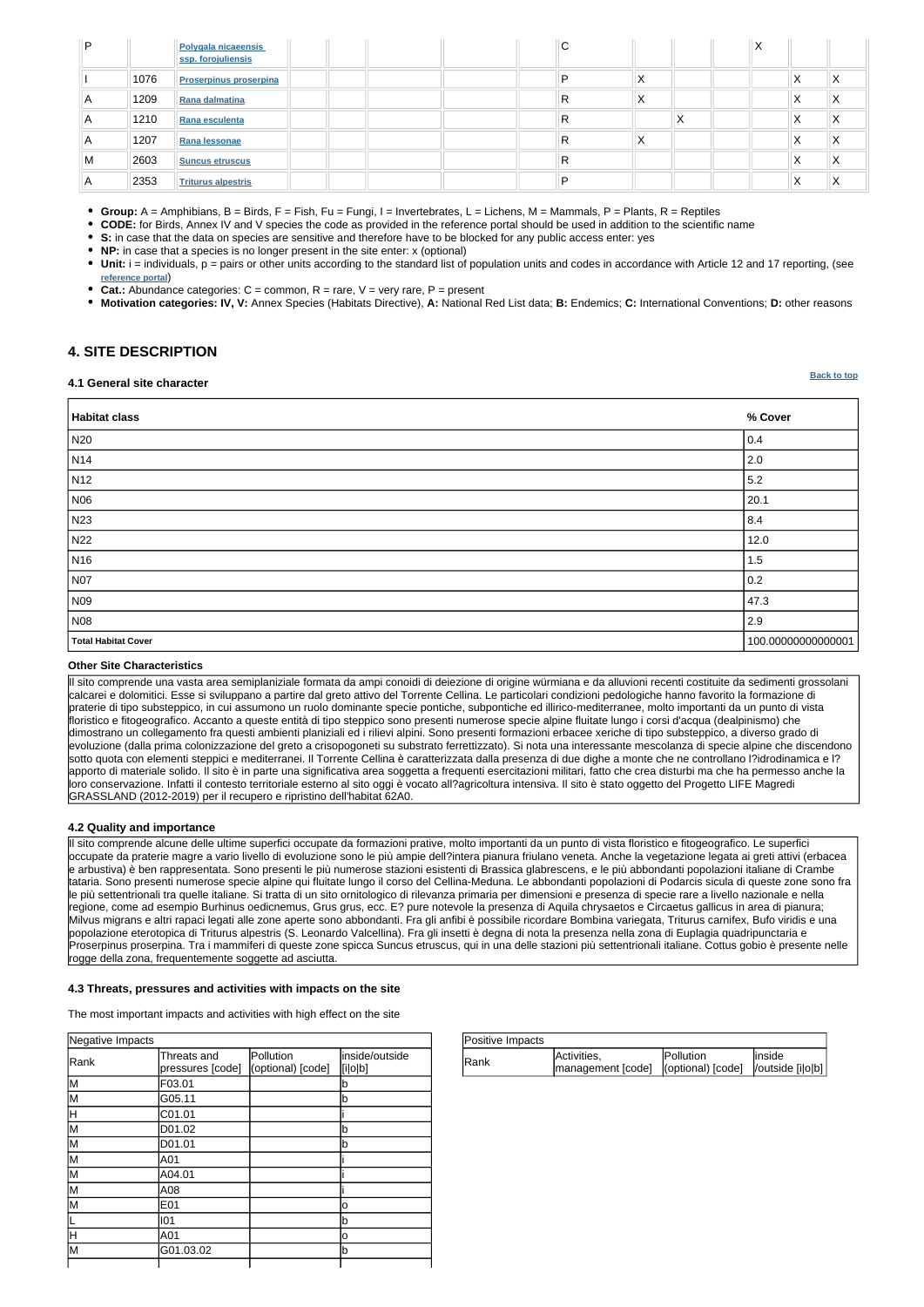| İН | K <sub>02</sub> |  |
|----|-----------------|--|
| ΙM | E03             |  |
| lМ | G04.01          |  |
|    | E01.03          |  |
| ⊩  | G04.01          |  |

Rank:  $H = high$ ,  $M = medium$ ,  $L = low$ 

Pollution:  $N =$  Nitrogen input, P = Phosphor/Phosphate input, A = Acid input/acidification,  $T =$  toxic inorganic chemicals,  $O =$  toxic organic chemicals,  $X =$  Mixed pollutions  $i = inside, o = outside, b = both$ 

### **4.4 Ownership (optional)**

#### **4.5 Documentation**

BULGARINI F., CALVARIO E., FRATICELLI F., PETRETTI F. & SARROCCO S., 1999. Libro Rosso degli animali d'Italia. Vertebrati. WWf Italia ed., Roma: 1-210. CHIAPELLA FEOLI L. & POLDINI L., 1993. Prati e pascoli del Friuli (NE Italia) su substrati basici. Studia Geobot., 13:3-140.DE LUISE G., 2006. I Crostacei decapodi di acqua dolce in Friuli Venezia Giulia. Recenti acquisizioni sul comportamento e sulla distribuzione nelle acque dolci della Regione. Venti anni di studi e ricerche. Ente Tutela Pesca del Friuli Venezia Giulia, Udine.FABIAN, S., PIPERNO, F. & REGGIANI, G. Magredi di Pordenone. Le ultime praterie. Regione autonoma Friuli Venezia Giulia - Direzione centrale risorse rurali, agroalimentari e forestali - Servizio caccia, risorse ittiche e biodiversità, Udine: 159-161.FLORIT F. & RASSATI G. 2009 - Aggiornamento sull'attività di monitoraggio del Re di quaglie Crex crex promosso dalla Regione autonoma Friuli Venezia Giulia: anni 2007-2008. Atti XV Conv. It. Orn., Sabaudia (LT), 14-18 ottobre 2009. Alula, 16 (1-2): 92-93.FLORIT F. & RASSATI G. 2010 - Corncrake (Crex crex) monitoring in Friuli Venezia Giulia (North-eastern Italy). Abstracts Bird Numbers 2010 "Monitoring, indicators and targets" 18th Conference of the European Bird Census Council, Càceres, Spain, 22-26 March 2010. [http://www.seo.org/ebcc2010/varios/EBCC%202010%20Book%20of%20Abstracts.pdf]FLORIT F. & RASSATI G. (in stampa) - Distribuzione del re di quaglie Crex crex in Friuli Venezia Giulia in relazione alla rete regionale di Aree naturali tutelate. Atti XV Conv. It. Orn., Cervia (RA), 21-25 settembre 2011.GENERO F. & CALDANA M., (in pubbl.). L'Aquila reale (Aquila chrysaetos) nel Friuli-Venezia Giulia: status, distribuzione, ecologia. Fauna, 4.LAPINI L. (cur.), 2006b. Anfibi e Rettili nel Parco Naturale delle Dolomiti Friulane. Atlante distributivo con osservazioni sulle comunità erpetologiche dell' area protetta e dintorni. 2. I libri del Parco. Parco Naturale Dolomiti Friulane ed., Cimolais, Pordenone: 1-193. LAPINI L., 1983. Anfibi e Rettili (Del Friuli-Venezia Giulia). Lorenzini ed., Tricesimo, Udine.LAPINI L., DALL'ASTA A., BRESSI N. & DOLCE S. & PELLARINI P., 1999. Atlante corologico degli Anfibi e dei Rettili del Friuli-Venezia Giulia. Ed. Mus. Friul. St. Nat., Udine, pubbl. n. 43: 1-149.LAPINI L., DALL'ASTA A., BRESSI N., DOLCE S., PELLARINI P., 1999. Atlante corologico degli anfibi e rettili del Friuli Venezia Giulia. Comune di Udine. Ed. del Museo Friulano di Storia Naturale, Udine: 1-149.LAPINI L., DALL'ASTA A., DUBLO L., SPOTO M. & VERNIER E., 1996. Materiali per una teriofauna dell'Italia nord-orientale (Mammalia, Friuli-Venezia Giulia). Gortania, 17:149-248, Udine. MARTINI F., 1987. L'endemismo vegetale nel Friuli -Venezia Giulia. Biogeographia 13: 339-39.NIMIS P.L., MARTELLOS S., POLDINI L., 2008. Guida interattiva alla flora dei magredi di Cordenons-Vivaro (PN). KeytoNature / Dryades, Dipartimento di Biologia - Università degli Studi di Trieste. Pier Luigi Nimis & Stefano Martellos.ORIOLO G. & POLDINI L., 2002. Willow gravel bank thickets (Salicion eleagni-Daphnoides (Moor 1958) Grass 1993) in Friuli Venezia Giulia (NE Italy). Hacquetia, 1/2: 141-156.ORIOLO G., DEL FAVERO R., SIARDI E., DREOSSI G.,& VANONE G., 2012. Tipologie dei boschi ripariali e palustri in Friuli Venezia Giulia. Regione Autonoma Friuli Venezia Giulia.ORIOLO G., VECCHIATO M., 2005. Caratterizzazione delle siepi della pianura friulana: un approccio multicriterio. Gortania 27:81-106.PAOLUCCI P., MARINI L., 2010. Studio della Biodiversità e delle relazioni tra i lepidotteri ropaloceri (Papilionoidea ed Hesperioidea) e la vegetazione e dell'impatto delle principali pressioni antropiche nell'ambito del "Piano di Gestione del SIC IT 3310009 Magredi del Cellina e ZPS IT 3311001 Magredi di Pordenone. Bioprogramm s.c. Relazione interna su incarico della Regione Aut. Friuli Venezia Giulia, Direzione Centrale risorse rurali, agroalimentari e forestali, Servizio caccia, pesca e ambienti naturali.PARODI R., 1987. Atlante degli uccelli nidificanti in provincia di Pordenone. Mus. Civ. Stor. Nat. Pordenone, Quaderno 1, pp. 117.PARODI R., 2004 - Avifauna in provincia di Pordenone. Provincia di Pordenone, Pordenone.PERCO FR., 1994. La fauna del Friuli occidentale. Provincia di Pordenone.POLDINI L, 2002. Nuovo Atlante corologico delle piante vascolari nel Friuli Venezia Giulia. Reg. Auton. Friuli-Venezia Giulia, Direz. Reg. delle Foreste, Dipartimento di Biologia, Università di Trieste, pp. 529, UdinePOLDINI L. ORIOLO G., MAZZOLINI G., 1998. The segetal vegetation of vineyars and crop fields in Friuli-Venezia Giulia (NE Italy). Studia Geobot. 16: 5-32.POLDINI L., 1973. Brassica glabrescens, eine neue Art aus Nordost-Italien. Giorn. Bot. Ital., 107(4): 181-189, Firenze.POLDINI L., 1977. Appunti fitogeografici sui magredi e sulle risorgive in Friuli con particolare riguardo alla destra Tagliamento. In: AA.VV., Magredi e risorgive nel Friuli occidentale, p. 28-45, Pordenone.POLDINI L., 1982. Ostrya carpinifolia - reiche Wälder und Gebüsche von Friaul-Julisch-Venetien (NO-Italien) und Nachbargebieten. Studia Geobot. 2: 69-122.POLDINI L., Martini F., 1993. La vegetazione delle vallette nivali su calcare, dei conoidi e delle alluvioni nel Friuli (NE Italia). Studia Geobot., 13: 141-214.POLDINI L., ORIOLO G., 1994. La vegetazione dei prati da sfalcio e dei pascoli intensivi (Arrhenatheretalia e Poo-Trisetetalia) in Friuli (NE Italia). Studia Geobotanica 14 suppl.1: 3-48.POLDINI L., ORIOLO G., VIDALI M., TOMASELLA M., STOCH F., OREL G. (2006) Manuale degli habitat del Friuli Venezia Giulia. Strumento a supporto della valutazione d'impatto ambientale (VIA), ambientale strategica (VAS) e d'incidenza ecologica (VIEc) (Corredato dalla cartografia degli habitat FVG della Laguna di Grado e Marano). Region. Autonoma Friuli Venezia Giulia – Direz. Centrale ambiente e lavori pubblici – Servizio valutazione impatto ambientale, Univ. Studi Trieste – Dipart. Biologia, http://www.regione.fvg.it /ambiente/manuale/home.htmPOLDINI L., VIDALI M., ZANATTA K., 2002. La Classe Rhamno-Prunetea in Friuli Venezia Giulia e territori limitrofi. Fitosociologia 39(1) suppl. 2: 29-56.QUAIA L., ONGARO E. (Curatori), 2009. Insetti dei Magredi del Cellina. Catalogo Faunistico. Società Naturalisti "Silvia Zenari" – Pordenone. HUEMER P., MORANDINI C., 2005. Wetlands Habitats in Friuli Venezia Giulia: relict areas of biodiversity for Lepidoptera. Gortania, 27: 137-226.HUEMER P., MORANDINI C., 2008. Biodiversity of Lepidoptera within the area of Valle Vecchia (Caorle, Venezia) with special regard to nature conservation aspects. Gortania, 30: 221-254.INFANTI B., MORANDINI C., 1986. Nuovi ritrovamenti di Erebia nivalis Lork. & De Lesse sul versante meridionale delle Alpi (Lepidoptera, Satyridae). Gortania, 8: 243-248.KLINGER W. & PERCO F., 2011. La Foca Monaca del Mediterraneo - sintesi delle conoscenze e segnalazioni recenti per il Golfo di Trieste e il Mare Adriatico. Pubblicato on line sul Sito della Sbic-Stazione Biologica Isola della Cona, Sezione Articoli e pubblicazioni (http://www.sbic.it /index.php?page=foca-monaca, ultimo accesso 28 luglio 2011).KRANZ A., POLEDNIK L. & TOMAS A., 2005. Aktuelle Verbreitung des Fischotters (Lutra lutra) in Kaernten und Osttirol. Carinthia II, 195./115. Jahr 2005: 317-344.KRYŠTUFEK B., 1989. Distribution of Bats in Slovenia (Yugoslavia). In: HANAK V., HORACEK I. & GAISLER J. (Curatori). European Bat Research. Charles Univ. Press., Praha: 393-397.KRYŠTUFEK B. & REŠEK DONEV N., 2005. The Atlas of Slovenian Bats (Chiroptera). Scopolia, 55 (2005): 1-92.KUSDAS K., THURNER J., 1955. Beitrag zur insektenfauna der Provinz Udine (Oberitalien). Atti I Convegno Friulano di Scienze Naturali, Udine, 4-5 settembre 1955. Tipografia del Bianco, Udine: 273-334.LAFRANCHIS T., 2004. Butterflies of Europe. New field guide and key. Diatheo, Paris.LANZA B., ANDREONE F., BOLOGNA M. A., CORTI C. & RAZZETTI E., 2007. Fauna d'Italia: Amphibia. Calderini-Edizioni Calderini de Il Sole 24 ORE S.p.A. Editoria specializzata s. r. l., Bologna: 1-537.LAPINI L., 1985. La lontra. C. Lorenzini ed., Udine: 1-91..LAPINI L., 1989. La faina e la martora nel Friuli-Venezia Giulia: prima sintesi cartograficodistributiva. Fauna, Udine, 1: 57-60.LAPINI L., 1995. Rapporto all'Osservatorio Faunistico della Provincia di Udine sull' attività 1995. Rapporto inedito agli OO. FF. del Friuli-Venezia Giulia, sez. di Udine.LAPINI L., 1997. Animali in città. Anfibi, Rettili e Mammiferi del Comune di Udine. Comune di Udine, Settore Attività Culturali ed Educative ed., Udine: 1-149.LAPINI L., 2005. Si fa presto a dire rana. Guida al riconoscimento degli anfibi anuri nel Friuli Venezia Giulia. Provincia di Pordenone-Comando di Vigilanza Ittico-Venatoria & Comune di Udine-Museo Friulano di Storia Naturale ed., Udine: 1- 48.LAPINI L., 2011. Il ritorno della lontra. Il Friuli, versione on line (http://www.ilfriuli.it/if/topnews/ 63219/, ultimo accesso: 6 ottobre 2011).LAPINI L., 2006a. Attuale distribuzione del gatto selvatico Felis silvestris silvestris SCHREBER, 1775 nell'Italia nord-orientale (Mammalia: Felidae). Boll. Mus. civ. St. nat. Venezia, 57: 221-234.LAPINI L. (CUR.), 2006b. Anfibi e Rettili nel Parco Naturale delle Dolomiti Friulane. Parco Naturale Dolomiti Friulane, ed. I libri del Parco, Cimolais: 1- 190.LAPINI L., 2007. Stato delle conoscenze sull'erpetofauna attuale. In: Aa. Vv., 2007. Salvaguardia dell'erpetofauna nel territorio di Alpe Adria. Un contributo della Regione Friuli Venezia Giulia a favore della Biodiversità. Ufficio centrale risorse agricole, naturali, forestali e montagna - Ufficio Studi Faunistici - Udine: 27- 57.LAPINI L., 2007. Bibliografia [Erpetologica del Friuli Venezia Giulia]. In: Aa. Vv., 2007. Salvaguardia dell'erpetofauna nel territorio di Alpe Adria. Un contributo della Regione Friuli Venezia Giulia a favore della Biodiversità. Ufficio centrale risorse agricole, naturali, forestali e montagna - Ufficio Studi Faunistici - Udine: 157- 171.LAPINI L. & BONESI L., 2011. Evidence of a natural recovery of the Eurasian otter in northeast Italy. Proc. of the 29th European Mustelid Colloquium Hosted by Mammal Society (3- 4 December 2011), Southampton, UK.LAPINI L. & MOLINARI P., 2007. Nach zehn Jahren taucht in Kaernten die Wildkatze (Felis s. silvestris Schreber 1775: Mammalia: Felidae) wieder auf. . Carinthia II, Klagenfurt, 197/117: 59-66..LAPINI L., BRUGNOLI S., KROFEL M., KRANZ A. & MOLINARI P., 2010. A grey wolf (Canis lupus Linné, 1758) from Fiemme Valley (Mammalia: Canidae: North-Eastern Italy). Boll. Mus. Civ. St. Nat. Venezia, 61 (2010): 117-129.LAPINI L., CAPULA M. & FILIPPUCCI M. G., 2007. Le rane verdi, indicatori biologici di pressione antropica nell'Italia nord-orientale. In: Aa.Vv., 2007. Salvaguardia dell'erpetofauna nel territorio di Alpe Adria. Un contributo della Regione Friuli Venezia Giulia a favore della Biodiversità. Ufficio centrale risorse agricole, naturali, forestali e montagna - Ufficio Studi Faunistici - Udine: 59-71.LAPINI L., CONTE D., ZUPAN M. & KOZLAN L., 2011. Italian jackals 1984- 2011. An updated review (Canis aureus: Carnivora, Canidae). Boll. Mus. Civ. St. Nat. Venezia, 62 (2011).LAPINI L., DALL'ASTA A., BRESSI N. & DOLCE S., 1996. Atlante preliminare dell'erpetofauna della regione Friuli-Venezia Giulia. Atti del I° Convegno Italiano di Erpetologia Montana, Studi Trentini di Sc. Nat., Acta Biol., Trento, 71 (1994): 43-51.LAPINI L., FIORENZA T. & DALL'ASTA A., 2004. Zootoca vivipara carniolica Mayer, Böhme, Tiedemann & Bischoff, 2000, sulle colline moreniche del Friuli centrale (Italia nord-orientale) (Reptilia: Lacertidae). . Gortania-Atti Museo Friul. Storia Nat., Udine, 25 (2003): 325-340. .LIPEJ L., DULCIC J. & KRYŠTUFEK B., 2004. On the occurrence of the fin whale (Balaenoptera physalus) in the northern Adriatic. Journal of the marine Biological Association of The United Kingdom, 84 (2004): 861-862.MACHINO Y., 1996. L'ecrevisse de torrent Austropotamobius torrentium (Schrank, 1803) est au bord de l' extinction en Italie. . L'astaciculteur de France, 49: 9-12..MACHINO Y., FUEREDER L., 2005. How to find a stone crayfish Austrapotamobius torrentium (Schrank, 1803): a biogeographic study in Europe. Bull. Fr. Peche Piscic., 376-377: 507- 517.MARUCCO F., 2009. Spatial population dynamics of recolonizing wolves in the Western Alps. Dissertation presented in partial fulfillment of the requirements for the degree of Doctor of Philosophy in Fish and Wildlife Biology, The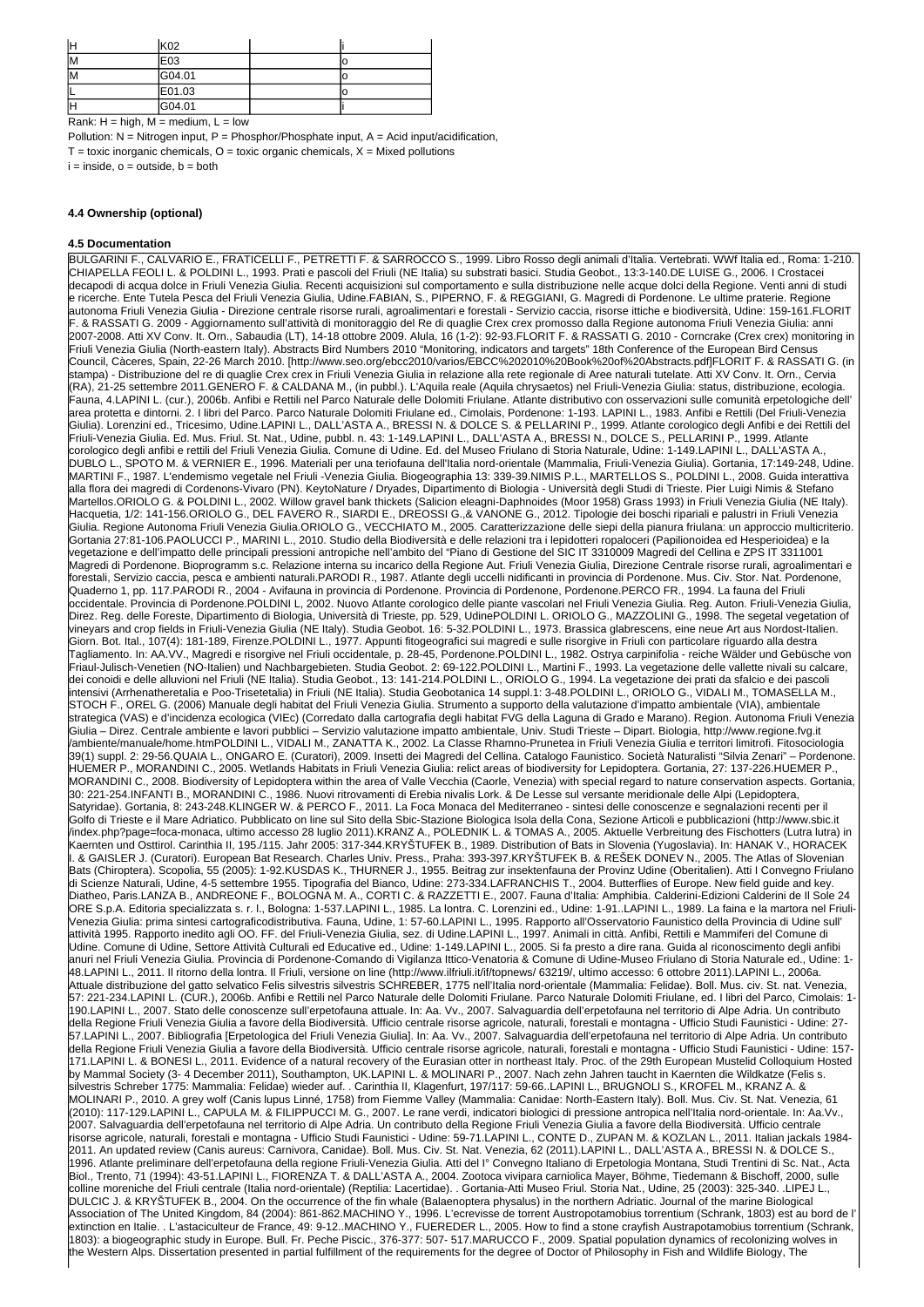#### **[Back to top](#page-0-0)**

**[Back to top](#page-0-0)**

University of Montana, Missoula, MT: 1- 132.MARUCCO F., AVANZINELLI E., ORLANDO L., DALMASSO S. & TROPINI A., 2007. Progetto Lupo - Regione Piemonte Rapporto 2007 (Risultati dell'attività svolta nel periodo 1999- 2007). Regione Piemonte, Assessorato Ambiente, Parchi e Aree protette, Energia, Risorse idriche, Acque minerali e termali: 1-34.MILDNER P., 1982. Die Molluskensammlung im Landesmuseum für Kärnten. Verlag des Landesmus. für Kärnten, Klagenfurt, 72 pp..MOLINARI-JOBIN A. ET AL., 2011. Monitoring in the presence of species misidentification: the case of the Eurasian lynx in the Alps.. Animal Conservation (2011): 1-8..MORPURGO M., AQUILONI L., BERTOCCHI S., BRUSCONI S., TRICARICO E., GHERARDI F., 2010. Distribuzione dei gamberi d' acqua dolce in Italia. Studi Trent. Sci. Nat., 87 (2010): 125- 132.MUSEO CIVICO DI STORIA NATURALE DI TRIESTE, 2009. Monitoraggio delle specie di mammiferi, anfibi, rettili, pesci e invertebrati elencate nelle schede SIC: IT3310005 Torbiera di Sequals, IT3310008 Magredi di Tauriano, IT3310009 Magredi del Cellina, IT3310010 Risorgive del Vinchiaruzzo, IT3340006 Carso triestino e goriziano e ZPS: IT3341002 Aree carsiche della Venezia Giulia. Relazione interna su incarico della Regione Aut. Friuli Venezia Giulia, Direzione Centrale risorse rurali, agroalimentari e forestali, Servizio caccia, pesca e ambienti naturali.NAGEL K. O. & BADINO G., 2001. Population genetics and systematics of European Unionoidea. In: BAUER G. & WÄCHTLER K., eds. - Ecology and Evolution of the Freshwater Mussels Unionoida. Springer-Verlag Berlin, Ecological Studies, 145: 51-80.NAGEL K.O. & HOFFMEISTER U., 1986. Microcondylaea compressa Menke, 1828 (Bivalia: Unionidae) recovered alive in Northern Italy. Boll. Malac., 22 (9-12): 251-260.NAGEL K.O., BADINO G. & CELEBRANO G., 1998. Systematics of European Naiades (Bivalvia: Margaritiferidae and Unionidae): a review and some new aspects. Bivalvia I. Malacol. Review, suppl. 7: 83-104. 187. NAGEL K.O., CASTAGNOLO L., CENCETTI E. & MORO G.A., 2007. Notes on reproduction, growth and habitat of Microcondylaea bonellii (Mollusca: Bivalvia: Unionidae) in the Torrente Versa (Italy). Mollusca, 25 (1): 41-49.NOVARINI N., MIZZAN L., BASSO R., PERLASCA P., RICHARD J., GELLI D., POPPI L., VERZA E., BOSCHETTI E., VIANELLO C., 2010. Segnalazioni di tartarughe marine in Laguna di Venezia e lungo le coste venete - Anno 2009 (Reptilia, Testudines). Boll. Mus. St. Nat. Venezia, 61 2010: 59-81, ill..PAOLUCCI P., MARINI L., 2010. Studio della Biodiversità e delle relazioni tra i lepidotteri ropaloceri (Papilionoidea ed Hesperioidea) e la vegetazione e dell'impatto delle principali pressioni antropiche nell'ambito del "Piano di Gestione del SIC IT 3310009 Magredi del Cellina e ZPS IT 3311001 Magredi di Pordenone. Bioprogramm s.c.. Relazione interna su incarico della Regione Aut. Friuli Venezia Giulia, Direzione Centrale risorse rurali, agroalimentari e forestali, Servizio caccia, pesca e ambienti naturali.PERCO F., 2011. Osservazioni di Delfino (Delphinus delphis) nel Porto di Monfalcone e nel Golfo di Trieste. Pubblicato on line sul Sito della Sbic-Stazione Biologica Isola della 188 Cona, Sezione Articoli e pubblicazioni (http://www.sbic.it/index.php?page=delfinocomune# main, ultimo accesso 28 luglio 2011).PIRONA G.A., 1865. Prospetto dei molluschi terrestri e fluviatili finora raccolti nel Friuli. Atti Ist. Veneto, s. III, 10: 675-708.PRESETNIK P., KOSELJ K. & ZAGMEISTER M., 2001. First records of Pipistrellus pygmaeus (LEACH, 1825) in Slovenia. Myotis, 39: 31-34.QUADRACCI A., 1998-1999. Osservazioni sui micromammiferi del Carso italiano. Tesi di Laurea in Scienze Naturali, Fac. di Scienze MM. FF. NN., Univ. di Trieste, Relatori M. Avian & L. Lapini.QUAIA L., ONGARO E. (CURATORI), 2009. Insetti dei Magredi del Cellina. Catalogo Faunistico. . Società Naturalisti "Silvia Zenari" – Pordenone..REISCHÜTZ P.L., 1979. Vertigo moulinsiana (Dupuy) und Helicodiscus singleyanus inermis H.B. Baker in Istrien. Mitt. Zool. Gesell. Braunau, 3: 238.RIGHETTI D., 2011. Return of the otter in South Tyrol (NE Italy). XIth International Otter Colloquium. Histrix, It. J. Mamm., n.s., suppl. (2011): 122.RUFFO S., STOCH F. (EDS.), 2006. Checklist and distribution of the Italian fauna. . Memorie del Museo Civico di Storia Naturale di Verona, 2.Serie, Sezione Scienze della Vita 17, with CD-ROM..SAMA G., 1988. Coleoptera Cerambycidae. Fauna d'Italia XXVI. Calderini ed., Bologna..SHI (SOCIETAS HERPETOLOGICA ITALICA), 1996. Atlante provvisorio degli Anfibi e Rettili italiani. Ann. Mus. civ. St. nat. G. Doria, Genova, 91: 95- 178.SINDACO R., DORIA G., RAZZETTI E. & BERNINI F. (EDS), 2006. Atlante degli Anfibi e dei Rettili d'Italia / Atlas of Italian Amphibians and Reptiles. Societas Herpetologica Italica, Edizioni Polistampa, Firenze: 1-792.SPARACIO I., 2000. Osservazioni sulle Osmoderma Le Peletier et Audinet-Serville europee con descrizione di una nuova specie dell'Italia meridionale (Coleoptera Cetoniidae). Naturalista Siciliano, 4, 24 (3-4): 225-239.SPINELLI G.B., 1869. Catalogo dei molluschi terrestri e fluviatili viventi in Venezia e nel suo estuario non che nella terraferma confinante colle due provincie di Padova e di Treviso. Tip. Del Commercio, Venezia.SPITZENBERGER F., STRELKOV P.P. & HARING, WINKLER H. & HARING B., 2006. A preliminary revision of the genus Plecotus (Chiroptera, Vespertilionidae) based on genetic and morphological results. Zoologica Scripta, The Norwegian Academy of Science and Letters, 35, 3 (2006): 187- 230.STOCH F., 2009. Servizio di integrazioni al catasto grotte nel Sito Natura 2000 SIC IT3340006 "Carso Triestino e Goriziano" e ZPS IT3341002 "Aree Carsiche della Venezia Giulia". Relazione Finale. Relazione interna su incarico della Regione Aut. Friuli Venezia Giulia, Direzione Centrale risorse rurali, agroalimentari e forestali, Servizio caccia, pesca e ambienti naturali.STOCH F., 2011. Monitoraggio e individuazione di misure di conservazione per la fauna acquatica (invertebrati e anfibi) degli habitat igrofili ed idrofili del SIC IT3340006 "Carso Triestino e Goriziano" e della ZPS IT3341002 "Aree carsiche della Venezia Giulia. Relazione interna su incarico della Direzione Centrale risorse rurali, agroalimentari e forestali, Servizio caccia, pesca e ambienti naturali.LAPINI .., FIORENZA T., FABIAN S. & FLORIT F., 2007. La conservazione dell'erpetofauna. In: Aa. Vv., 2007. Salvaguardia dell'erpetofauna nel territorio di Alpe Adria. Un contributo della Regione Friuli Venezia Giulia a favore della Biodiversità. Ufficio centrale risorse agricole, naturali, forestali e montagna - Ufficio Studi Faunistici - Udine: 27-57.STOSSICH A., 1895. Molluschi osservati e raccolti fra le Alpi Venete. Boll. Soc. Adr. Sc. Nat. Trieste, 16: 197-211.STOSSICH A., 1899. Contribuzione alla fauna malacologica terrestre e fluviatile del territorio di Trieste ed in parte delle località contermini. Boll. Soc. Adr. Sc. Nat. Trieste, 19: 17-54. TACCONI G., 1911. Contributo allo studio degli insetti del Friuli. In Alto, anno XXII, n. 2.TESTONE R., 1995-1996. Osservazioni sui micromammiferi della bassa friulana. Tesi di Laurea in Scienze Naturali, Fac. di Scienze MM. FF. NN., Univ. di Trieste, Relatori M. Avian & L. Lapini.TOLMAN T., LEVINGTON R., 2008. Collins field guide. The most complete guide to the butterflies of Britain and Europe. Harper Collins Publishers, London.UBONI C. BRESSI N., COLLA A., 2007. Una popolazione urbana di Cordulegaster heros Theischinger, 1979 in Italia (Odonata, Cordulegastridae). . Atti Mus. Civ. St. Nat. Trieste, 53 (2006):207-211.. VALLI G., GIOVANNELLI M.M., FANTINI M. & RANCATI E., 1997. Ciclo riproduttivo e aspetti della biometria in Unio elongatulus (Pfeiffer) in un canale presso Palazzolo della Stella (Udine) (Italia nord-orientale). Gortania, 19: 177-201.VERNIER E., 1994. Prima segnalazione del Vespertilio di Brandt, Myotis brandti (Eversmann, 1845) per l'Italia. Atti Soc. ital. Sci. nat. Museo civ. Stor. nat. Milano, 133 (14): 185-188.WILSON D.E. & REEDER D.A.M. (CUR.), 2005. Mammal species of the World. A taxonomic and geographic reference. Third Edition, Voll. 1-2. The Johns Hopkins Univ. Press, Baltimore, Maryland, U.S.A.WOLF M. & RÄHLE W., 1987. Ergebnisse einer Molluskenexkursion in die westlichen Julischen. Alpen. Mitt. Deutsch. Malakozool. Ges., 41: 31-41.WORLD WIDE FUND, 1997. Bollettino Orso - Bear Newsletter n. 1. WWF - Settore Diversità Biologica ed., Roma: 1-14.ZAGMAJSTER M., QUADRACCI A. & FILACORDA S., in stampa. New records of bats in the Province of Trieste (Friuli Venezia Giulia Region), northeastern Italy. Boll. Mus. Civ. St. Nat. Trieste, 55.ZANDIGIACOMO P. (CUR.), 2008. Osserviamo insetti e ragni nei parchi comunali di Martignacco e di Pasian di Prato. Comune di Martignacco e Comune di Pasian di Prato: 1- 139. ZUCCA P., DI GUARDO G., FRANCESE M., SCARAVELLI D., GENOV T. & MAZZATENTA A., 2005. Causes of Stranding in Four Risso's Dolphins (Grampus griseus) Found Beached Along the North Adriatic Sea Coast. Veterinary Research Communications, 29 (Suppl. 2) (2005): 261-264.STOCH F. (CUR.), 2003. Monitoraggio della componente faunistica dei Biotopi Naturali del Friuli Venezia Giulia. . Relazione finale, inedita, del Museo Friulano di Storia Naturale di Udine consegnata all'Azienda dei Parchi e delle Foreste della Regione Autonoma Friuli Venezia Giulia in base a convenzione.TAMI F., FONTANA P., 2003. Gli Ortotteroidei dei magredi del Torrente Cellina (Friuli-Venezia Giulia, Italia nord-orientale).Gortania 24: 115-146.ZULIANI M., COGOI P., ZANDIGIACOMO P., 2001. Reperti sulla fauna a Cerambicidi della Val Resia (Alpi Sud-orientali) (Coleoptera Cerambycidae). Gortania, 23: 157-167.

### <span id="page-5-0"></span>**5. SITE PROTECTION STATUS (optional)**

#### **5.1 Designation types at national and regional level:**

| Code | Cover [%] | Code        | Cover [%] | Code | Cover [%] |
|------|-----------|-------------|-----------|------|-----------|
| IT42 | 100.0     | <b>IT99</b> | 55.0      |      |           |

#### **5.2 Relation of the described site with other sites:**

designated at national or regional level:

| <b>Type code</b> | Site name                                                       | Type | Cover [%] |
|------------------|-----------------------------------------------------------------|------|-----------|
| IT42             | . 7DC<br>IT3311001<br>. .<br>'i Pordenone<br>Magredi di<br>۱۱ ت |      | 100.0     |

#### <span id="page-5-1"></span>**5.3 Site designation (optional)**

### **6. SITE MANAGEMENT**

**6.1 Body(ies) responsible for the site management:**

Organisation: Regione Autonoma Friuli Venezia Giulia – Direzione centrale risorse agroalimentari, forestali e ittiche – Servizio biodiversità